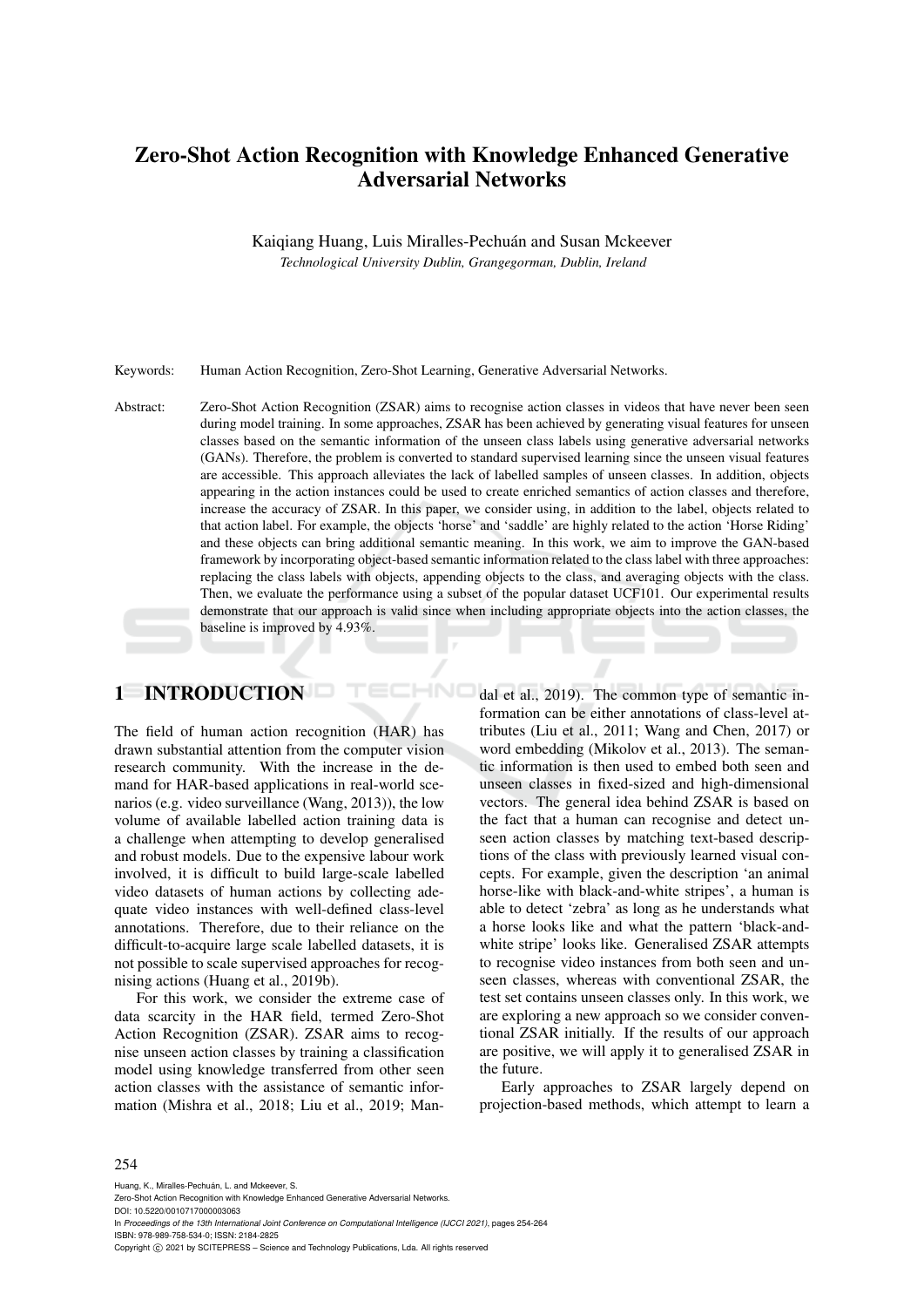projection function to map the visual representations of seen classes to their corresponding semantic representations. Then, the learned projection function is used to recognise novel classes by measuring the similarity level between the prototype representations and the predicted representations of the video instances in the embedding space (Liu et al., 2011; Xian et al., 2016; Wang and Chen, 2017; Huang et al., 2021). The semantic representations from these works are generally obtained using only the action class label, which does not explicitly contain information about the objects that appear in the videos. However, a small number of papers proposed to build relationships between the objects and the action label to produce enriched semantics for representing class knowledge (Jain et al., 2015; Mettes and Snoek, 2017; Gao et al., 2019), achieving better performance than the approach of using only the class label.

It is noteworthy that the video instances of seen and unseen classes can be totally disjoint and their distributions are different, resulting in a large domain gap (termed domain shift). For example, both classes of 'horse' and 'pig' have the same attribute of 'tail', but their tails could look very different. Hence, the projection-based approaches learn a projection function using video instances from the seen classes without any adaptation, leading to the problem of domain shift (Fu et al., 2015). To alleviate the influence of domain shift, generative-based methods can learn a model (e.g. GANs) to synthesise visual features for unseen classes based on the relationships between the instances of seen classes and the semantic representations of both seen and unseen classes. A supervised model is then trained to produce predictions for a given test sample (Narayan et al., 2020).

In our work, we propose to explore and improve the GAN-based approach (Narayan et al., 2020) by using additional object-based information as enhanced semantics for the ZSAR task. For our investigation, we use a subset of the UCF101 dataset, which is a common-used dataset for benchmarking in the HAR field. We answer the research question - Can object-based information be used as extra semantic information to improve the performance in the GANbased framework for the ZSAR task? We summarise our contributions as follows. (1) We improve recognition accuracies for unseen classes by adding extra object-based knowledge into the GAN-based framework. (2) We perform empirical evaluations to investigate three methods for injecting object-based knowledge into the GAN-based framework. The methods are:

• Replacing: the semantic representations of action classes are replaced with the corresponding object-based representations.

- Appending: the object-based representations are appended to the semantic representations of action classes.
- Averaging: both class-based and object-based representations are averaged.

(3) We created a subset of the UCF101 dataset and selected multiple objects for each class to empirically evaluate models, including the selected objects for each action class.

The rest of this paper is structured as follows. In Section 2, we introduce an overview of ZSAR, including a review of the related works and the categorisation of the different approaches. In Section 3, we present the GAN-based framework and explain how the ZSAR task is performed. In Section 4, we describe the proposed methodology, which includes object-based information using a subset of the UCF101 dataset. We also define the metrics for evaluating its performance. In Section 5, we explain the experimental setups and their implementations in more detail. In Section 6, we show the results and findings. Finally, in Section 7, we conclude the paper and propose a few ideas for future work.

## 2 RELATED WORK

In this section, we review the relevant literature on early approaches for ZSAR as well as on generative approaches based on GANs.

Early works on the ZSAR depend on projectionbased methods (Xu et al., 2015; Li et al., 2016; Xu et al., 2016; Xu et al., 2017; Wang and Chen, 2017). They learned a projection function that models the relationship between visual features and semantic features for seen classes, where these visual features are typically extracted from a deep neural network. The learned projection function is then used to recognise a novel class by measuring the likelihood between its true semantic representation and the predicted semantic representation of the video instances in the embedding space. It can be expected that classes with similar semantic descriptions contain similar vectors in the semantic embedding space. However, classes with similar attributes-based semantic knowledge may have large variations in the visual space. For example, both action classes of *walking* and *running* have the semantic description of *outdoor activity*, but their video instances could seem very different since *walking* and *running* have a very different pace and outfit. Therefore, building a high-accuracy projection function is a challenge, which may cause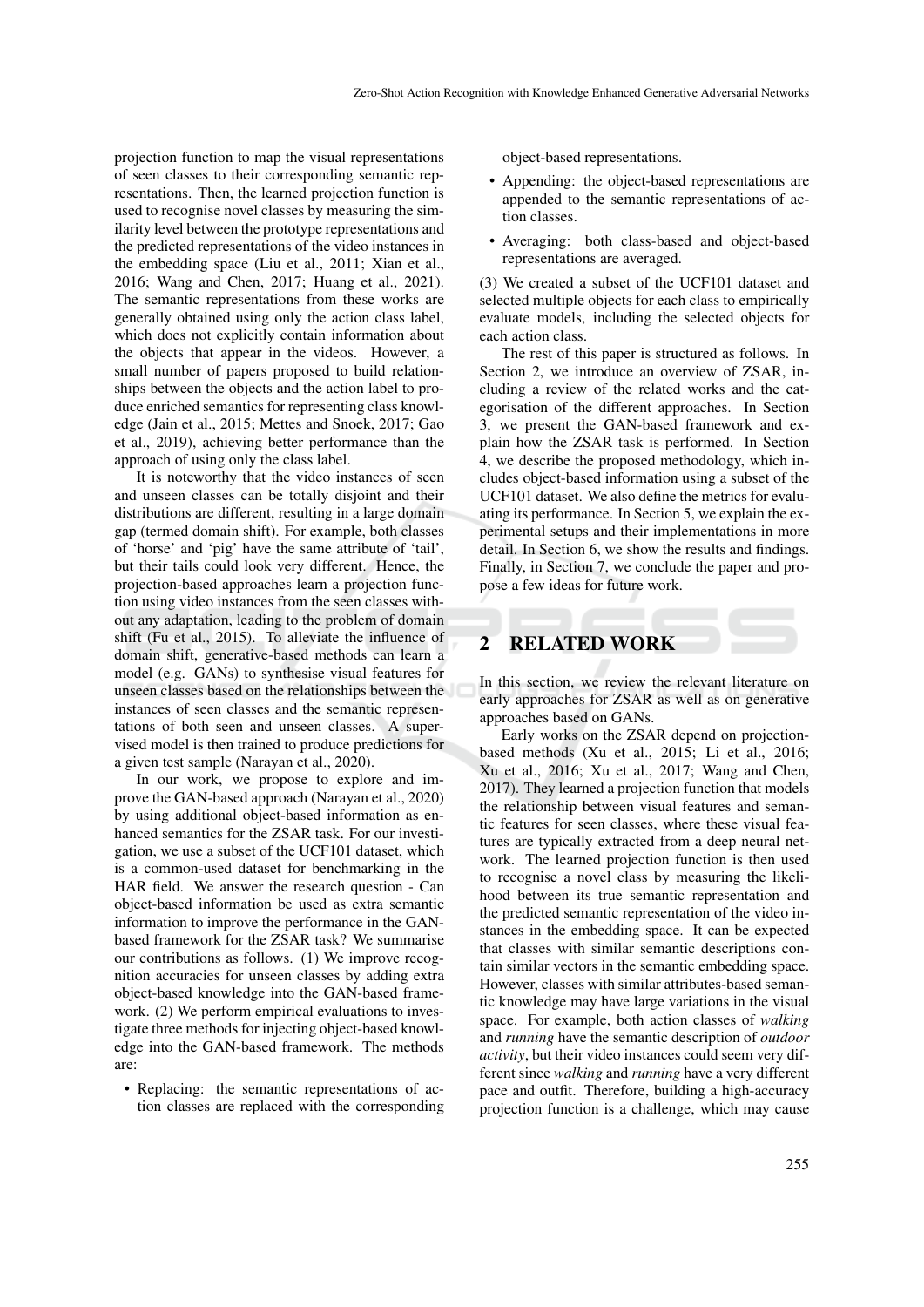

Figure 1: Pipeline of the GAN-based framework for Zero-Shot Action Recognition based on the approach (Xian et al., 2018).

ambiguity in the visual-semantic projection due to the large variation in the visual embedding space.

Instead of either using class-level labels or manual-annotated attributes as external knowledge in the ZSAR task, other works (Jain et al., 2015; Mettes and Snoek, 2017; Gao et al., 2019; Xing et al., 2021) used the relationships between objects and actions as additional knowledge to improve the ZSAR performance. Intuitively, objects that appear in a video help to identify what the video is about. This leads to an approach in which the semantics of the action class can be obtained not only from the class label but also from the objects that appear in the video. The work (Jain et al., 2015) aims to recognise action classes using semantic embedding that are extracted from a skip-gram model for the object categories detected in videos. Action class labels are associated with objects with a convex combination function of action and object affinities. The authors of the paper (Mettes and Snoek, 2017) built a spatial-aware embedding by incorporating word embeddings, box locations for actors and objects, as well as spatial relations to generate action tubes. This method builds an embedding to represent the relationships among actions, objects, and their interactions, providing enriched semantic representation. Advancing on this approach, the work (Gao et al., 2019) built an end-to-end ZSAR frame-

work based on a structured knowledge graph, which can jointly model the relationships between actionattribute, action-action, and attribute-attribute. All of these works attempt to build the relationships between objects detected in videos and action class labels to represent enriched semantics and that can be applied in the ZSAR task for better performance.

Recently, generative-based methods are used to synthesise visual features for unseen classes based on their semantic representations. In the GAN context, most approaches were originally proposed for the task of zero-shot image classification (ZSIC). GANs can be used for synthesising fake unseen samples. The authors of the paper (Xian et al., 2018) proposed a conditional Wasserstein GAN (WGAN) model using classification loss to synthesise visual features for unseen classes. Specifically, the conditional WGAN is learned using visual features of seen classes and their corresponding semantic embeddings. The visual features of the unseen classes are then synthesised using the trained conditional WGAN and used together with the real visual features from seen classes to train a classifier in a supervised manner. The overall pipeline of the GAN-based approach to achieve the ZSAR task is shown in Fig. 1. Other works (Felix et al., 2018; Huang et al., 2019a; Mandal et al., 2019; Narayan et al., 2020; Mishra et al., 2020) also apply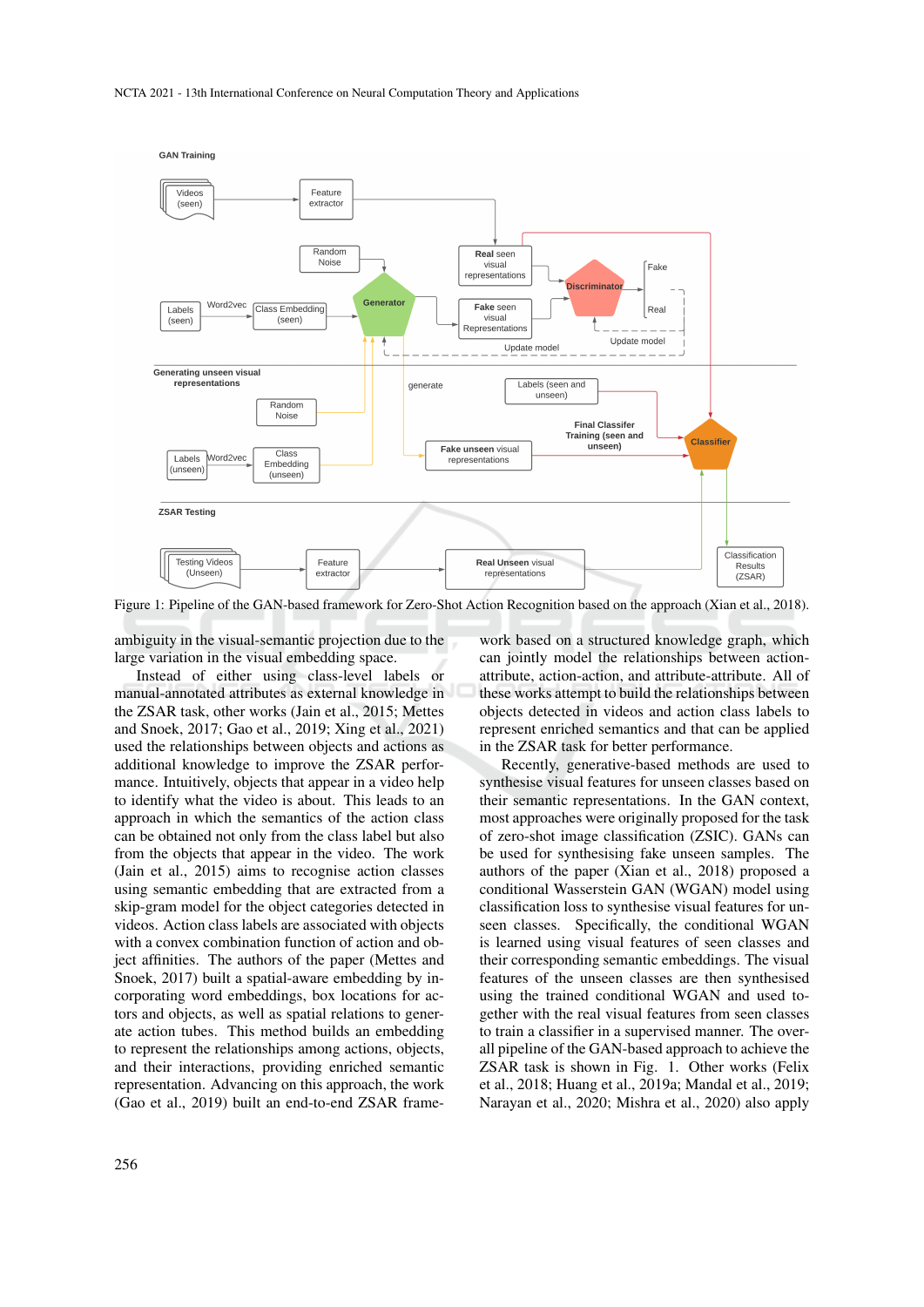auxiliary components to enforce a cycle-consistency constraint on the reconstruction of the semantic embeddings during training. The auxiliary components help to produce a higher quality generator to synthesise semantically consistent visual features for unseen classes. However, these approaches only embedded the action class label to train GANs and did not consider any semantics related to objects that may appear in video instances. In this work, we propose to include object knowledge as further conditioning information. We add external knowledge into the semantic space to represent the semantics for the action classes. We expect this object-based enriched semantics to improve the ZSAR performance on the GANbased framework.

## 3 APPROACHES

In this section, we first explain how GANs are used for ZSAR. We then present a specific GAN-based framework used in our empirical evaluations.

The general GAN-based framework shown in Fig. 1 was originally proposed for the ZSIC by (Xian et al., 2018). The main objective of using a GAN is to generate visual representations for unseen classes due to the lack of unseen instances. There are three stages in the framework, which are GAN training, generating unseen visual representations, and ZSAR testing. The GAN consists of a generator *G* and a discriminator *D*. *D* attempts to distinguish real visual representations from the generated ones, and *G* attempts to fool the discriminator by generating visual representations that are similar to the real ones. The GAN here is also trained with the condition of word embeddings for a seen action class label (e.g. word2vec), which enables a generator to synthesise accurate visual representations that are representative of that class. Once the GAN has been trained, *G* is applied to synthesise visual representations for unseen action classes, using the corresponding semantic embedding along with random noise. A discriminative classifier is then trained with real seen visual representations, synthesised unseen visual representations, and all the seen and unseen class labels in a fully supervised fashion as shown in the middle layer called 'Generating unseen visual representations' of Fig. 1. In the ZSAR testing stage, the learned discriminative classifier is used to predict a label by inputting the real visual representation of the testing action video. It is noted that the GAN-based framework is only trained with visual and semantic representations from seen action classes. But,it has the ability to synthesise semantically visual representations conditioned on a

class-specific semantic vector (e.g. word2vec) without having access to any video instances of the unseen classes.

In our work, we follow the GAN-based approach named TF-VAEGAN (Narayan et al., 2020) and this work extended evaluations from the ZSIC to the ZSAR. To keep this paper self-contained, we introduce the TF-VAEGAN framework in more detail, which recently delivered impressive ZSAR results. The process of training a GAN is a key part of the framework and it is illustrated in Fig. 2. As discussed, GANs can synthesise visual representations that are close to the distribution of real instances, but they could suffer from an issue called mode collapse (Arjovsky and Bottou, 2017), which leads to the problem of having low diversity of generated visual representations. In other words, mode collapse could produce visual representations without large variations in the end. While similar to GANs, variational autoencoders (VAEs) (Kingma and Welling, 2013) are another generative model that employs an encoder to represent the input as a latent variable with a Gaussian distribution assumption and a decoder that reconstructs the input from the latent variable.

The generation of unseen visual representations with VAEs can be achieved with more stable outputs than with GANs (Verma et al., 2018). Hence, the TF-VAEGAN framework combines the advantages of VAEs and GANs by assembling the decoder of the VAE and the generator of the GAN to synthesise semantically consistent visual representations, achieving impressive classification ZSAR results. In Fig. 2, the real visual representations of seen action classes *x* extracted from a deep neural network (e.g. I3D model (Carreira and Zisserman, 2017)) along with the semantic embeddings *a* are the input to the encoder *E*. The output of  $E$  is the latent code  $\zeta$  that compresses the information from visual representations *x*, optimised by the Kullback-Leibler divergence. The random noise and semantic embeddings *a* are the input of the generator *G* that synthesises the visual representation *x*', and the synthesised visual representations *x*'and real visual representations *x* are compared using a binary cross-entropy loss.

The discriminator *D* takes either *x* or *x*'along with the corresponding semantic embeddings *a* as input, and determines whether the input is real or synthesised. The WGAN loss is applied to the output of *D* to distinguish between the real and the synthesised visual representations. Additionally, both the semantic embedding decoder *SED* and the feedback module *F* improve the process of visual representation synthesis and reduce ambiguities among action classes during the zero-shot classification. The *SED* inputs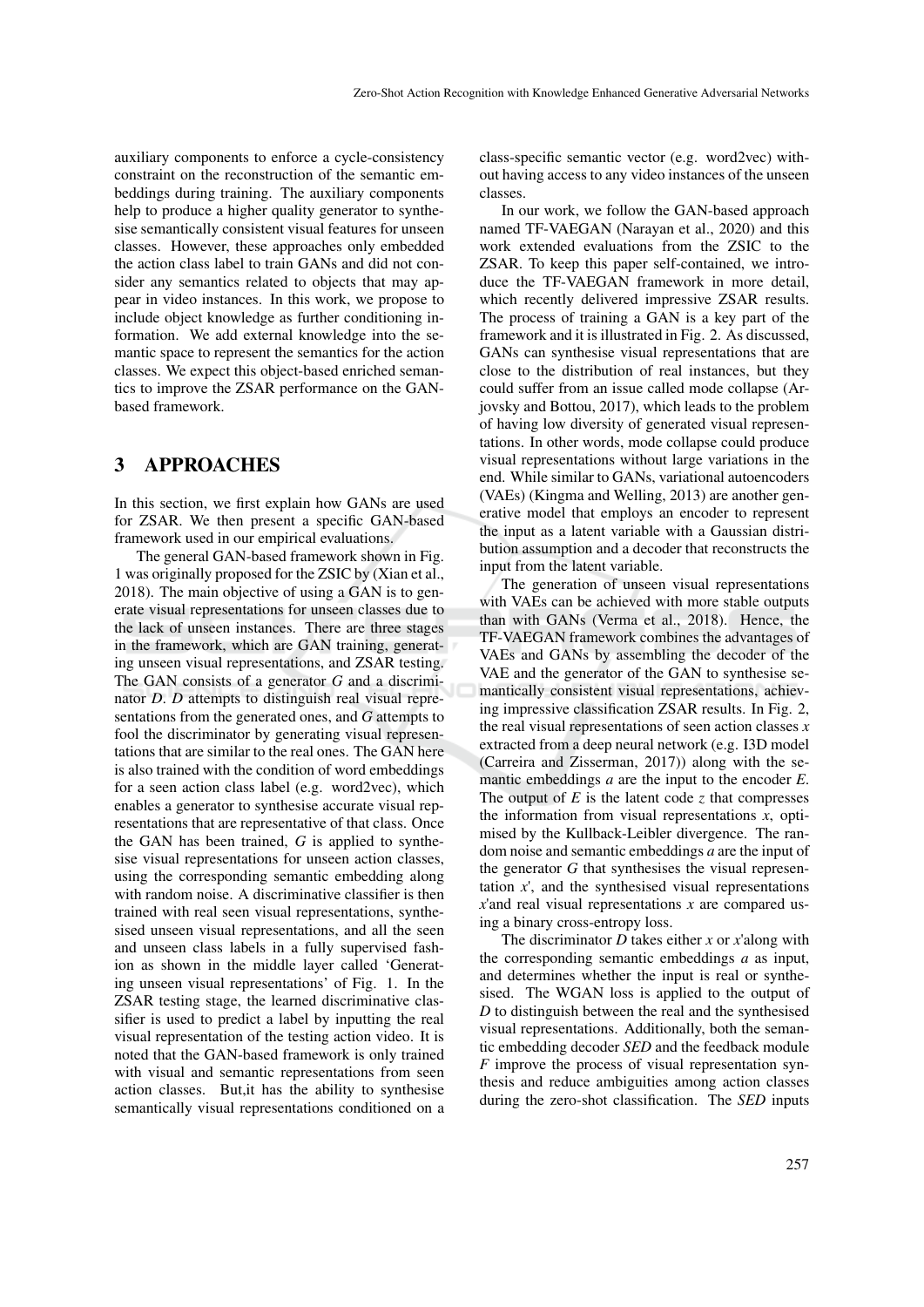either *x* or *x*'and reconstructs the semantic embedding *a*', which is trained by a cycle-consistency loss.

The feedback module *F* transforms the latent embedding of *SED* and puts it back to the latent representation of *G* which can refine *x*'to achieve an enhanced visual representation synthesis. It is worth noting that the generator *G* transforms the semantic embeddings to visual representations, while *SED* transforms the visual representations to semantic embeddings. Consequently, the *G* and the *SED* include supplementary information regarding visual representation and also the supplementary information can assist to improve the quality of visual representation synthesis and reduce ambiguity and misclassification among action classes.

In our work, we enrich the semantic embeddings *a* by incorporating object-based semantic embedding with different inclusion techniques such as replacing, appending and averaging rather than only using simple word embedding of action labels. By doing this, we expect to achieve better performance based on the TF-VAEGAN framework for the ZSAR task.

#### 4 METHODOLOGY

In this section, we describe our methodology to perform the ZSAR task using the TF-VAEGAN framework with the inclusion of object-based semantics on a subset of a benchmark dataset (i.e. UCF101). We also describe in more detail the applied visual and semantic embeddings.

Dataset. The videos in our selected dataset only contains a single action, so we are not dealing with the complexities of either action transitions or multiple actions in the same instance (Ye et al., 2010). In our work, we choose the UCF101 (Soomro et al., 2012) dataset, which has 101 action categories with a total of 13320 videos. To apply object-based semantic information, we select objects for each action class. First, we selected 10 seen classes for training and 10 unseen classes for testing. Then, for each seen class, we manually selected three objects that appear in the videos. Also, we manually reviewed all the objects for seen classes to ensure that the objects we picked are linked to the actions recommended by Concept-Net (Speer et al., 2017). <sup>1</sup> For unseen classes, we found suitable objects solely using ConceptNet, as Table 1: The information of action classes and their objects for our generated subset.

| <b>Seen Classes</b>     | <b>Objects</b>              |
|-------------------------|-----------------------------|
| Archery                 | arrow,bow,bracer            |
| <b>Basketball Shoot</b> | basketball, hoop, backboard |
| <b>Brushing Teeth</b>   | teeth,toothpaste,mouth      |
| Diving                  | pool, water, springboard    |
| <b>Mopping Floor</b>    | mop, floor, mphead          |
| <b>Shaving Beard</b>    | beard, face, shaver         |
| Surfing                 | wave,surfboard,surf         |
| Typing                  | finger, keyboard, monitor   |
| <b>Walking With Dog</b> | leash, dog, road            |
| Writing On Board        | board, mark pen, finger     |

| <b>Unseen Classes</b>  | <b>Objects</b>               |
|------------------------|------------------------------|
| Biking                 | bicycle, helmet, wheel       |
| <b>Blow Dry Hair</b>   | hair, dryer, head            |
| <b>Blowing Candles</b> | candle, light, table         |
| <b>Golf Swing</b>      | golf, golf club, grass       |
| Haircut                | hair, hand, scissors         |
| Horse Riding           | horse, saddle, race course   |
| Rafting                | raft, river, paddle          |
| <b>Soccer Penalty</b>  | soccer, goal, pitch          |
| Table Tennis Shot      | ping pong, table tennis bat, |
|                        | table                        |
| <b>Tennis Swing</b>    | tennis ball, tennis racket,  |
|                        | tennis net                   |

video instances of unseen action classes are not available during the training process. Hence, only an external knowledge base (i.e. ConceptNet) is used to find out objects for unseen action classes, which can avoid breaking the premise of zero-shot learning (i.e. seen and unseen classes are disjoint). For example, the objects for the action class of *Shaving Beard* are *beard*, *face* and *shaver*. The action class of *Biking* has the objects *bicycle*, *helmet* and *wheel*. In a nutshell, we choose 10 seen classes and 10 unseen classes from the UCF101 dataset along with the selection of three objects for each class as shown in Table 1.

Visual & Semantic Embeddings. To produce real visual representations  $x$  in Fig. 2, we adopted the off-the-shelf I3D model for visual feature extraction provided by (Mandal et al., 2019), which is the most common approach. I3D was originally proposed by (Carreira and Zisserman, 2017) and contains RGB and Inflated 3D networks to generate appearance and flow features from *Mixed 5c* layer. For each video instance, the outputs from *Mixed 5c* layer for both networks are averaged through a temporal dimension, pooled in the spatial dimension, and then flattened to obtain a 4096-dimensional vector for appearance and flow features. In the end, both appearance and flow

<sup>1</sup>ConceptNet is a knowledge base that connects words and phrases of natural language with labelled relationships. Its knowledge was collected from many resources, such as WordNet(Bond and Foster, 2013) and DBPedia(Auer et al., 2007).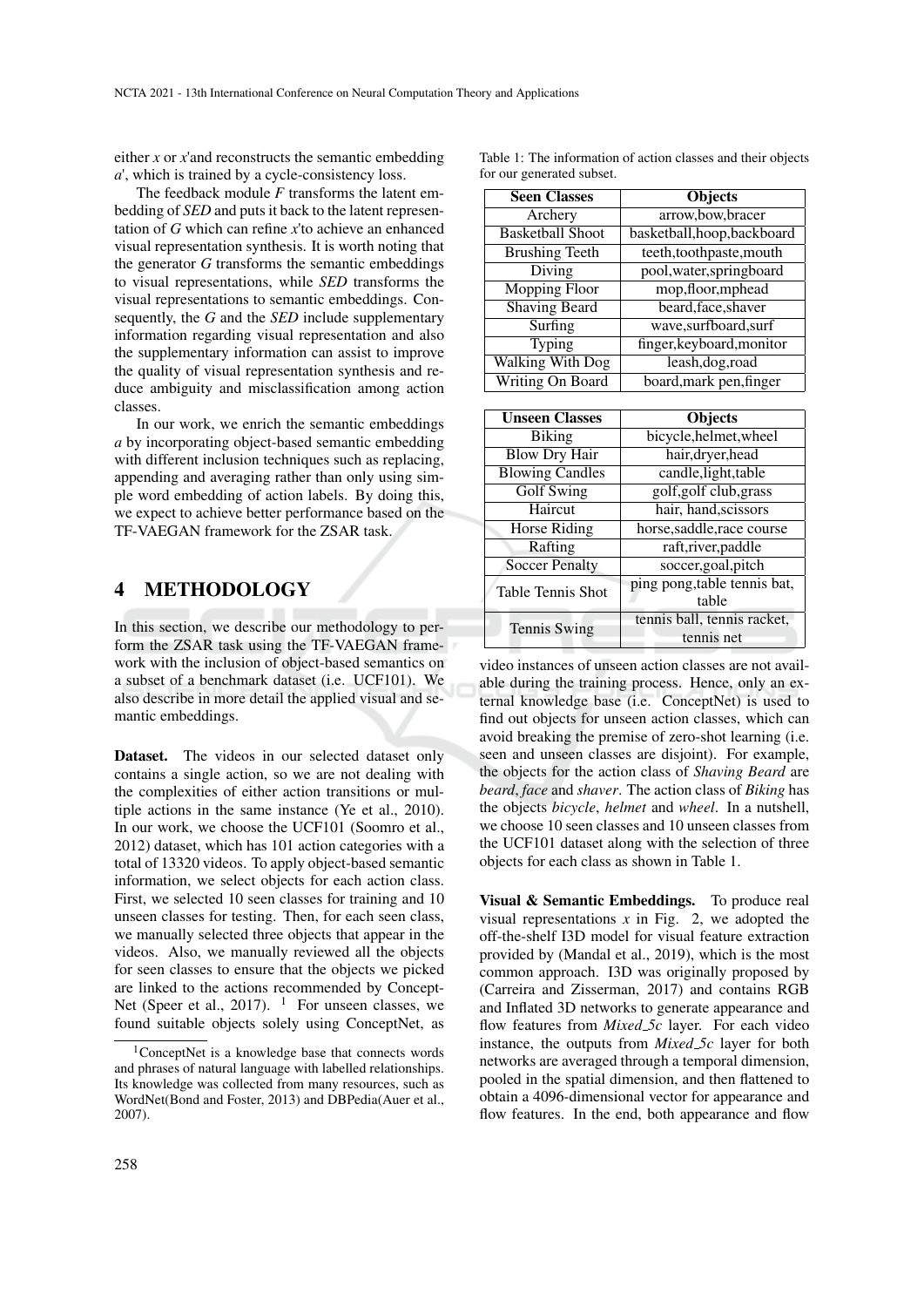

Figure 2: The overall architecture of TF-VAEGAN framework.

features are concatenated to represent a video with an 8192-dimensional vector.

It has been recently shown that the Bidirectional Encoder Representations from Transformers (BERT) (Devlin et al., 2018) presents state-of-the-art results in a wide variety of natural language processing tasks, such as question answering and natural language inference. However, in the literature of ZSAR, Word2Vec has been extensively used to produce semantic embedding for action labels. The aim of this paper is to justify whether the ZSAR performance can be improved by including object-based information and therefore, we used the common approach to compare our performance with other researchers (Xu et al., 2015; Li et al., 2016; Xu et al., 2016; Xu et al., 2017; Wang and Chen, 2017). In the same way, we implemented the I3D CNNs rather than the latest CNN models as they are much more popular in the literature. Therefore, for producing the class-specific semantic representations *a* in Fig. 2, Word2Vec (Mikolov et al., 2013), which is built upon a skip-gram model that was pre-trained on a largescale text corpus (i.e. Google News Dataset), is used to deliver a 300-dimensional vector for each action class label on our generated subset. Furthermore, for all the selected objects, each of their names is represented as a 300-dimensional vector using Word2Vec. For this subset of the UCF101 dataset, all the action class labels and object names have the same type and size of word embedding.

The Inclusion of Object Semantics. In previous GAN-based ZSAR works, the component of class embedding *a* in Fig. 1 is a simple word embedding (i.e. Word2Vec) for each action label. The input does not contain any object-related semantics. As discussed earlier, we aim to include objects into the class embedding *a* as enhanced knowledge to improve ZSAR performance, evaluating on the GANbased framework (i.e. TF-VAEGAN). We have considered three approaches to add object-based semantics that are replacing, appending, and averaging. For replacing, the embedding of the class label is directly substituted by either the embedding of the one corresponding object or by more objects. For appending, the object embeddings are concatenated to the corresponding action class embedding to form a new high dimensional vector, whose length relates to the number of objects to be appended. For example, the new embedding would be a 600-dimensional vector if one object embedding is appended to action class embedding. For averaging, we calculate the mean of the embedding of the action class label and the embedding of the corresponding objects as a new 300-dimensional vector, which also contains semantic information for both class and objects within a small-size vector. All three object-inclusion approaches will be empirically evaluated on our generated subset using the modified TF-VAEGAN framework.

Evaluation Metrics. Class accuracy is a standard metric in the ZSAR field. We use the average perclass accuracies defined in the following equation (Xian et al., 2017):

$$
ACC_{class} = \frac{1}{N_{class}} \sum_{C=1}^{N_{class}} \frac{\# correct\ predictions\ in\ Class\ C}{\# \ instances\ in\ Class\ C} \frac{1}{(1)}
$$

## 5 EXPERIMENTS

In this section, we explain the experimental configurations for evaluating the TF-VAEGAN framework on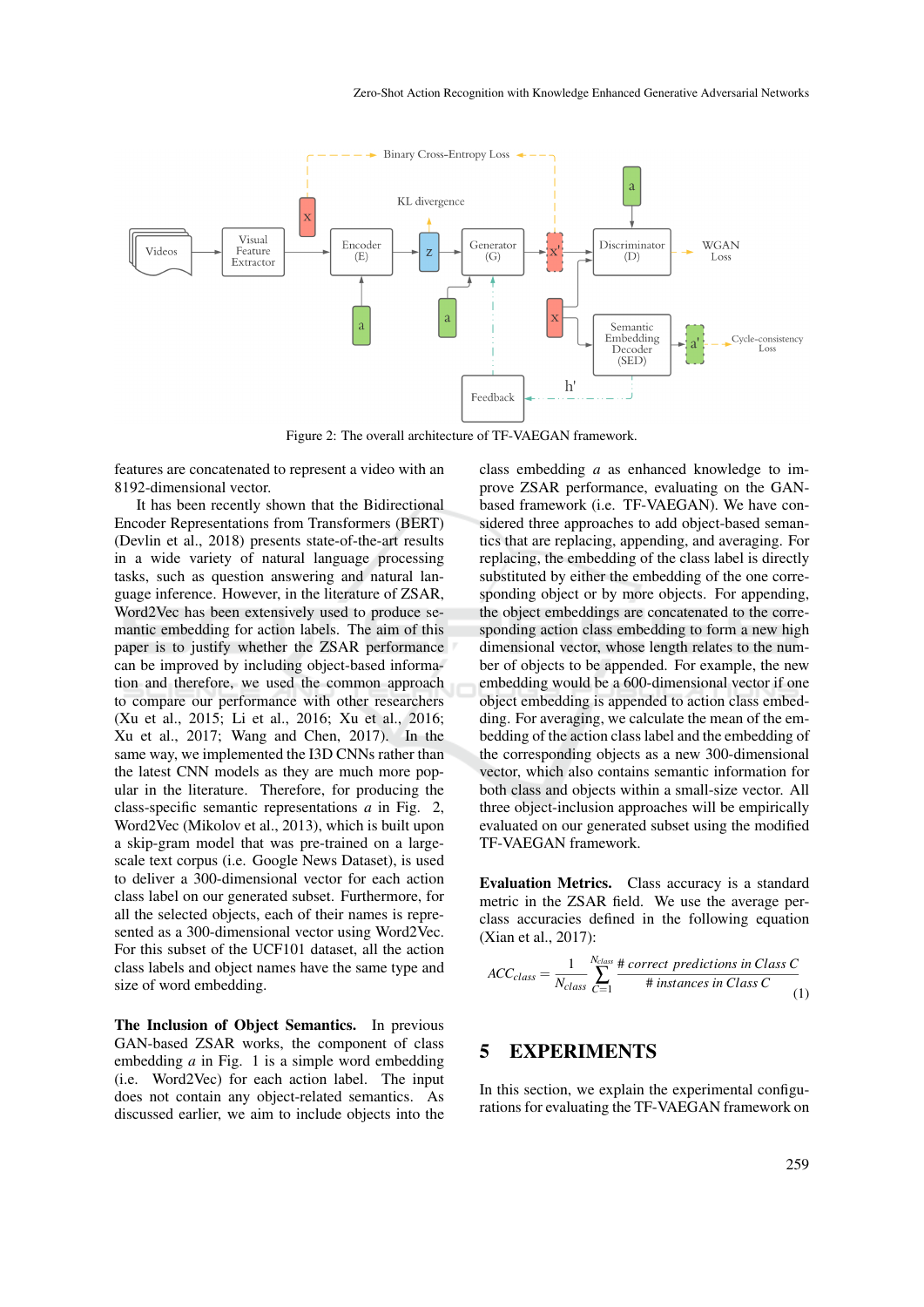| Table 2: Experimental configurations for the inclusion of                              |
|----------------------------------------------------------------------------------------|
| <b>one</b> object. Note that, <i>Rep.</i> , <i>App.</i> and <i>Avg.</i> denote the in- |
| clusion approaches of replacing, appending and averaging,                              |
| respectively. <i>obil, obil</i> and <i>obil</i> denote the first, second               |
| and third objects being selected for an <i>action</i> class, respec-                   |
| tively.                                                                                |

|             | Object     | Semantic                                               |
|-------------|------------|--------------------------------------------------------|
| Experiments | Inclusion  | Embedding                                              |
|             | No         | action                                                 |
|             | (baseline) |                                                        |
| 2           | Rep.       | obj1                                                   |
| 3           | Rep.       | obj2                                                   |
| 4           | Rep.       | obj3                                                   |
| 5           | App.       | $\overline{\text{action}}$ , $\overline{\text{obj}}$ 1 |
| 6           | App.       | action, obj2                                           |
|             | App.       | action, obj3                                           |
| 8           | Avg.       | $AVG(\text{action}, \overline{obj1})$                  |
| 9           | Avg.       | $\overline{\text{AVG}(action, obj2)}$                  |
|             | Avg.       | AVG(action, obj3)                                      |

our generated subset with the three aforementioned operations (i.e. replacing, appending and averaging) to include object-based information as enhanced knowledge. The ZSAR implementations are then described in more detail.

Experiments and Baseline. Table 2 shows ten experimental configurations conducted to perform ZSAR with different inclusion approaches with only one object. The object inclusion approaches are replacing (Rep.), appending (App.) and averaging (Avg.). As the baseline, the object-based knowledge is not used in Experiment 1, but only knowledge related to the action class. From Experiment 2 to Experiment 10, a single object is included to produce the object-involved semantic embedding *a*, shown in Fig. 2. The results from Experiment 2 to Experiment 10 are compared to the baseline to see whether the object inclusion can improve the ZSAR performance. Notably, the visual features of seen classes  $(i.e. x)$  are represented by I3D and the synthesised visual features for unseen classes (i.e. *x*') are the same as I3D in size. Also, the semantic representations of action class labels and object names are extracted using Word2Vec to form the different types of semantic embedding (i.e. *a*) with different object inclusion approaches.

For further investigations, Table 3 shows eight experimental configurations including multiple objects as semantic embedding to perform the ZSAR evaluations with the approaches of *App.* and *Avg.* We ignore the approach of *Rep.* in the cases of including multiple objects because of its poor performance in singleobject inclusion evaluations, which will be shown in the next section.

|                          | Table 3: Experimental configurations for the inclusion of |  |  |
|--------------------------|-----------------------------------------------------------|--|--|
| <b>multiple</b> objects. |                                                           |  |  |

| Exp. | Object    | Semantic                                             |
|------|-----------|------------------------------------------------------|
|      | Inclusion | Embedding                                            |
| 11   | App.      | $\overline{\text{action}, \text{obj1}, \text{obj2}}$ |
| 12   | App.      | action, $\overline{obj1, obj3}$                      |
| 13   | App.      | action, $\overline{obj2}$ , $\overline{obj3}$        |
| 14   | App.      | action, $obj1$ , $obj2$ , $obj3$                     |
| 15   | Avg.      | $\overline{\text{AVG}(action, obj1, obj2)}$          |
| 16   | Avg.      | AVG(action, obj1, obj3)                              |
| 17   | Avg.      | $\overline{\text{AVG}(action, obj2, obj3)}$          |
| 18   | Avg.      | AVG(action, obj1, obj2, obj3)                        |
|      |           |                                                      |

Implementation Details. Similar to the TF-VAEGAN approach (Narayan et al., 2020), the structures of discriminator *D*, encoder *E*, and generator *G* are developed as fully connected networks in two layers along with 4096 hidden units. Also, the semantic embedding decoder *SED* and the feedback module *F* have the same structure as *D*, *E* and *G*. Leaky ReLU is used for each activation function, except in the output of *G*, where a sigmoid activation is applied to calculate the binary cross-entropy loss. The whole framework is trained using an Adam optimiser with  $10^{-4}$  learning rate. The final discriminative classifier is a single-layer fully connected network with equal output units to the number of unseen classes. We directly apply the same hyperparameters as the TF-VAEGAN work, such as  $\alpha$ , β and  $\sigma$  are set to 10, 0.01 and 1, respectively. As in the work (Xian et al., 2019),  $\alpha$  is the coefficient for weighting the WGAN loss,  $\beta$  is a hyper-parameter for weighting the decoder reconstruction error in the semantic decoder embedding *SED*, and σ is used in the feedback module  $F$  to control the feedback modulation. The gradient penalty coefficient  $\lambda$ is initially set to 10 for training a WGAN in the framework. Additionally, each configuration is run 5 times.

## 6 RESULTS & ANALYSIS

In this section, we present and discuss the experimental results for the configurations shown in Table 2 and Table 3. For each configuration, we measure the mean average accuracy across 10 unseen classes over 5 repetitions. We compare the results obtained in the experiments with object inclusion to the results from the baseline experiment without any object knowledge.

Table 4 shows the mean average accuracy from the baseline and other experiments with a single object inclusion, and also the comparison results in percent-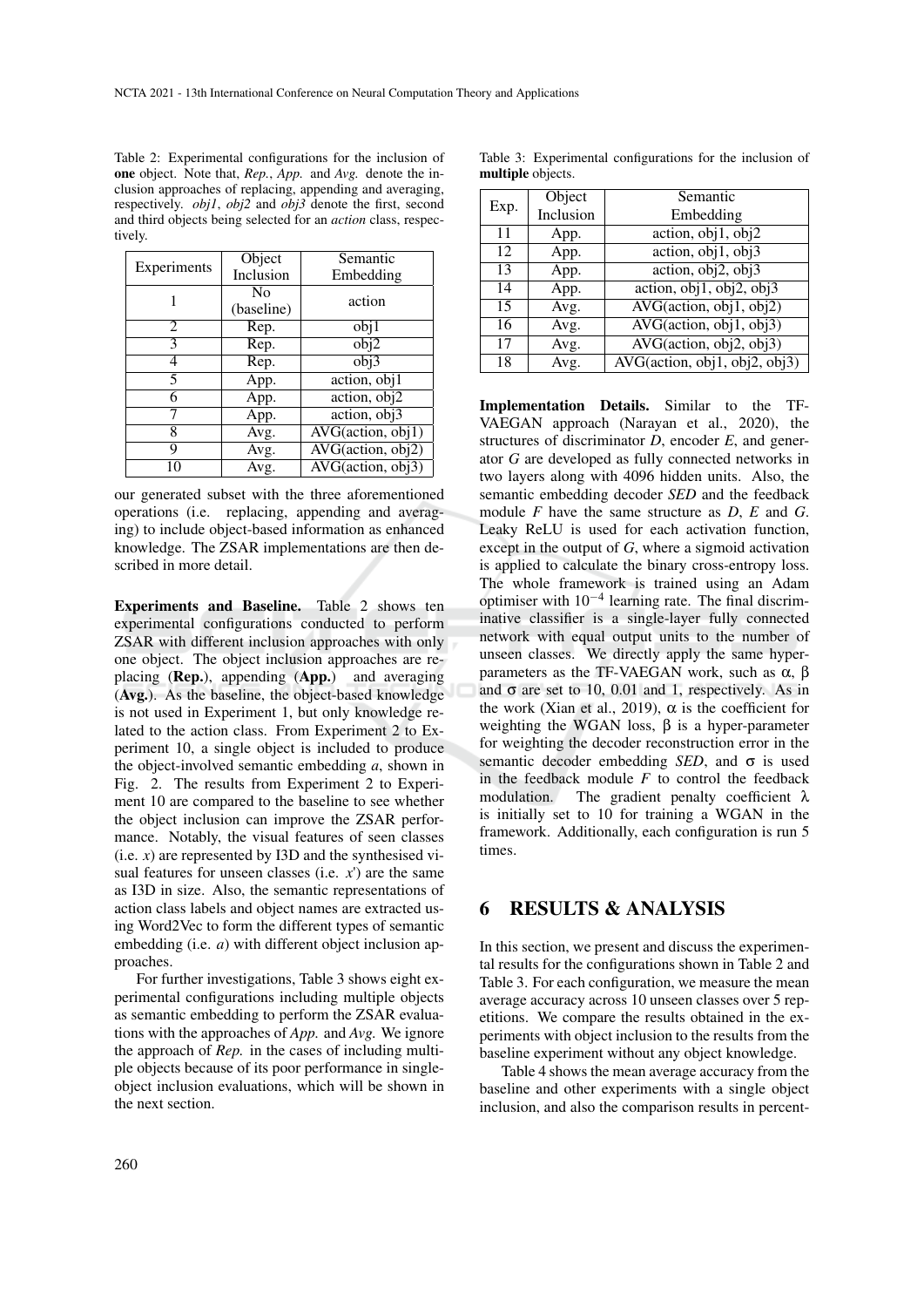Table 4: Experimental results for the baseline without object knowledge and other experiments with single object inclusion and the comparison results are shown in percentage. Note that, MAA denotes the mean average accuracy and STD denotes the standard deviation.

| Exp.         | Object                        | MAA / STD        | Compared    |
|--------------|-------------------------------|------------------|-------------|
|              | Inclusion                     |                  | to baseline |
| $\mathbf{1}$ | <b>Baseline</b>               | 47.06% / 0.02    |             |
| 2            | $\overline{\text{Rep.}}$ obj1 | 43.69% / 0.03    | $-3.37\%$   |
| 3            | $\overline{\text{Rep. obj2}}$ | 17.08% / 0.04    | $-29.98%$   |
| 4            | Rep. obj3                     | 42.88% / 0.02    | $-4.18%$    |
| 5            | App. $\overline{obj1}$        | 51.96% / 0.02    | 4.90%       |
| 6            | App. obj2                     | 31.33%/0.02      | $-15.73%$   |
| $\tau$       | $\overline{App.}$ obj3        | 48.55% / 0.01    | 1.49%       |
| 8            | Avg. $obj1$                   | $51.00\%$ / 0.01 | 3.94%       |
| 9            | $\overline{Avg. obj2}$        | 36.28%/0.03      | $-10.78%$   |
| 10           | Avg. $obj3$                   | 50.56%/0.03      | 3.50%       |

age against the baseline. As can be seen, the approach of *Rep.* (Experiment 2-4) yields poor performance against the baseline regardless of which object is incorporated as there is no semantic knowledge of the action class included which could have improved the quality of visual feature synthesis of the generator. To this point, the approach of *Rep.* is not considered for the experiments with multiple objects inclusion.

For the *App.* approach (Experiments 5-7), the comparison results against the baseline are 4.90%, - 15.73% and 1.49% by incorporating *obj1*, *obj2* and *obj3*, respectively. Similarly, after evaluating the *Avg.* approach (Experiments 8-10), the comparison results are 3.94%, -10.78% and 3.50% when including *obj1*, *obj2* and *obj3*, respectively. It is worth noting that the inclusion of the second object (*obj2*) delivers the worst performance by a large margin of all approaches when compared to the baseline and moreover, there is an improvement when using *obj1* and *obj3* for both *App.* and *Avg.* approaches. In this regard, we observe that the selection of objects for each action class has a significant impact on the ZSAR evaluation in the TF-VAEGAN framework. We then check our generated subset to find out which exact *obj2* is selected for each action class. For example, we choose 'light' as *obj2* for the action class of 'Blowing Candles' and 'river' as *obj2* for the action class of 'Rafting'. These objects seem too general to be added to the corresponding action class, which indicates that the selected objects for an action class should be specifically related to the contents of the videos of that class to provide more precise knowledge to represent its semantic embedding. On the contrary, a boost compared to the baseline is gained by including *obj1* (e.g. Experiments 5 and 8) because *obj1* is specifically related to the corresponding action class. For example, the object 'hair' is selected

Table 5: Experimental results for the baseline and other experiments including multiple objects inclusion and the comparison results are shown in percentage.

| Exp. | Object              | <b>MAA/STD</b> | Compared    |
|------|---------------------|----------------|-------------|
|      | Inclusion           |                | to baseline |
|      | <b>Baseline</b>     | 47.06% / 0.02  |             |
| 11   | App. (obj1, obj2)   | 43.62%/0.02    | $-3.44\%$   |
| 12   | App. $(obj1, obj3)$ | 50.40%/0.01    | 3.34%       |
| 13   | App. $(obj2, obj3)$ | 43.34%/0.02    | $-3.72%$    |
| 14   | App. all obj.       | 45.63%/0.02    | $-1.43%$    |
| 15   | Avg.(obj1, obj2)    | 44.37%/0.01    | $-2.69%$    |
| 16   | Avg.(obj1, obj3)    | 51.69% / 0.02  | 4.63%       |
| 17   | $Avg.$ (obj2, obj3) | 43.18% / 0.01  | $-3.88\%$   |
| 18   | Avg. all obj.       | 43.10%/0.01    | $-3.96%$    |

as *obj1* for the action class 'Haircut', and also the object 'horse' as *obj1* belongs to the action class 'Horse Riding'. To this point, it is understood that including high-relevant objects into one action class can improve the performance in the ZSAR field.

As can be seen in Fig. 3, the inclusion approach of *Rep.* does not improve the ZSAR performance. We consider that removing class labels has a negative impact on representing semantic embedding given to the GANs. This is congruent with the results of *App.* and *Avg.*, which have better results than the *Rep.* and also than the baseline for *obj1*, *obj2* and *obj3*. Furthermore, the objects of the second column (i.e. *obj2*) do not improve the results but worsen them. We think the objects were not properly selected and in the future, we will explore different strategies for selecting objects to improve the baseline individually as well as when combined with other objects.

As further explorations, we conduct more experiments including multiple objects into one class for ZSAR evaluations (Experiment 11-18), and the results are shown in Table 5. For the *App.* approach, the results against the baseline are -3.44%, 3.34%, -3.72% and -1.43% by incorporating *obj1 + obj2*, *obj1 + obj3*, *obj2 + obj3* and *all objects*, respectively. It can be found that the performance boost is only gained when excluding *obj2*, which also delivers poor performance in the single-object inclusion experiments. Similarly, for the *Avg.* approach, the comparison results are -2.69%, 4.63%, -3.88% and - 3.96% for the cases of  $obj1 + obj2$ ,  $obj1 + obj3$ ,  $obj2$ *+ obj3* and *all objects*, respectively. The inclusion of *obj2* yields poor performance regardless of which other objects to be included together, shown in Fig. 4. In other words, similar to experiments of using single object, *obj2* can pull down the ZSAR performance if it is included into semantic embedding in the framework. Additionally, the *Avg.* approach cannot dominantly outperform the *App.* approach in all cases, and vice versa. The standard deviation values for all the experiment results are under 0.04, indicat-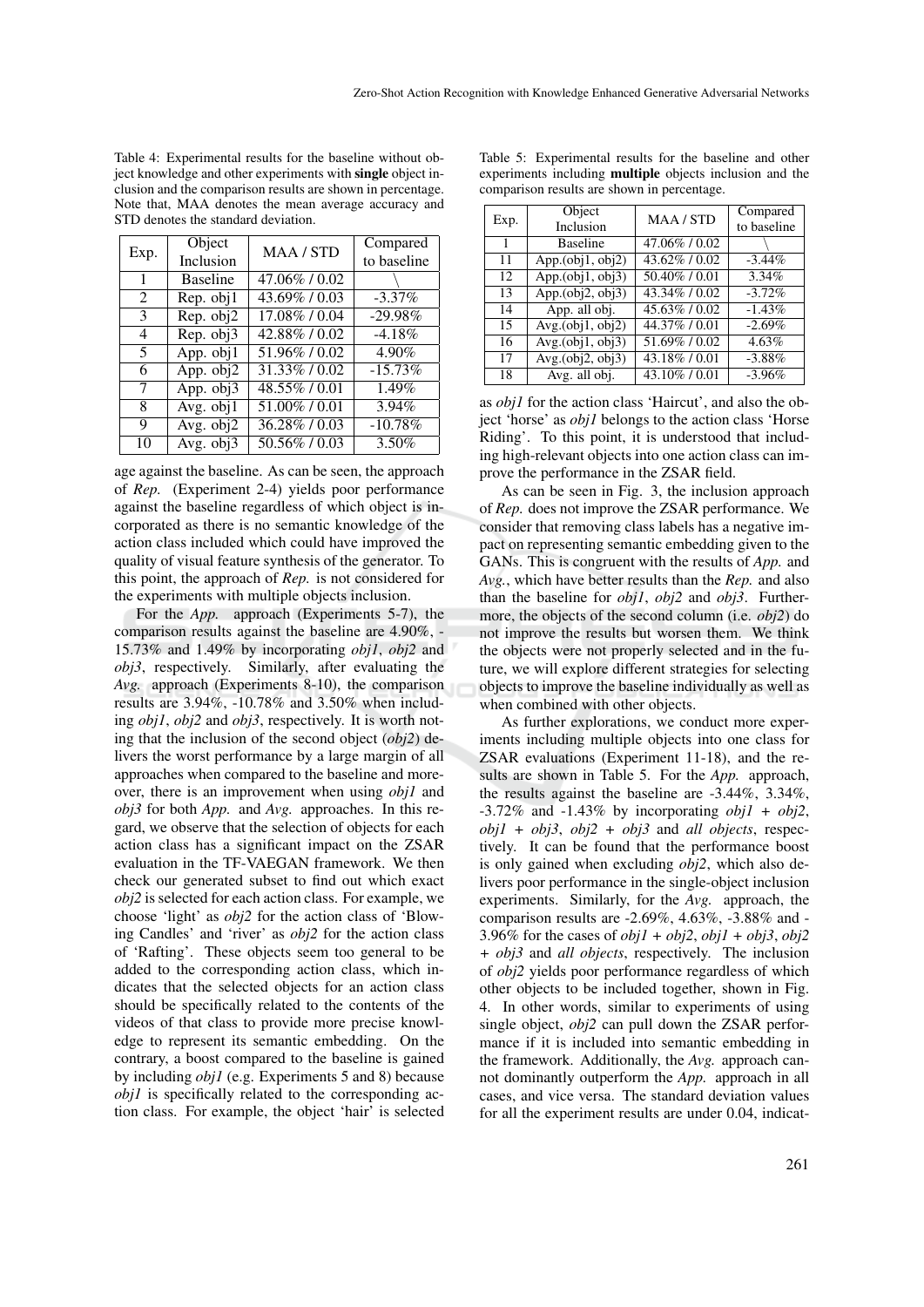

Figure 3: The results of mean average accuracy when including single object for three inclusion approaches.

ing that the generation process of visual features for unseen classes is stable in the TF-VAEGAN and also the final discriminative classifier based on the supervised learning approach is learned consistently.

The limitations of our work are described as follows: (1) We manually selected objects that appear in videos, along with manual-checking in the Concept-Net, for each action class. This approach does not scale well if the number of considered action classes along with their selected object increases. (2) We only considered evaluating our object-inclusion approach on the TF-VAEGAN framework which could be a limitation, leading to finding out the less conclusive points.

All discussions so far are focused on model performance with object inclusion as enhanced knowledge in the framework. There is no doubt that including high-relevant objects for action classes can improve the ZSAR results in the TF-VAEGAN framework. We also believe that the approach of object inclusion can be applied to the generative-based model, which can be GANs, VAE and the combination of both GAN and VAE. Additionally, our results in the experiments show that it is possible to improve the performance of ZSAR by adding related objects to the classes. Other investigations have better results because they use more elaborated frameworks. However, in order to understand better what kind of objects improved the baseline the most to refine the object selection, it was more suitable not to select a complex framework.

## 7 CONCLUSION

In this piece of research, we have investigated the impact on the evaluations of zero-shot action recognition by incorporating object-based knowledge in the TF-VAEGAN framework. We generated a subset from



Figure 4: The results of mean average accuracy when including multiple objects for three inclusion approaches.

the UCF101 dataset by manually selecting objects that appear in videos for each action class, and then evaluated the framework on this subset. Furthermore, we evaluated and discussed the different approaches of object inclusion (i.e. *Replacing*, *Appending* and *Averaging*). We have proved that adding objects to the class labels is a feasible strategy to improve the results when *Appending* and *Averaging* approaches are applied. We have also seen that the objects can improve but also can hinder the performance of ZSAR. Our approach can also be applied to generalised ZSAR. Lastly, we concluded that a performance boost can be achieved by incorporating high-relevant and specific objects as enhanced semantic knowledge into the corresponding action classes in the generative-based method for the ZSAR task.

As future work, we aim to investigate generalised ZSAR which is a more challenging task that tests both seen and unseen classes together in the classification stage. Also, we will explore strategies for selecting objects in a better way. In addition, more approaches to include the object-based information as enriched knowledge will be explored and examined, such as extracting semantic knowledge from an existing knowledge graph (i.e. ConceptNet) for action classes. Furthermore, we expect that this performance could be improved by applying optimisation techniques to the hyper-parameters values. We also think that using more recent and effective modules in the pipeline such as BERT or 3D ResNets (Kataoka et al., 2020) will boost the performance of our approach.

#### ACKNOWLEDGEMENTS

This project is funded under the Fiosraigh Scholarship of Technological University Dublin.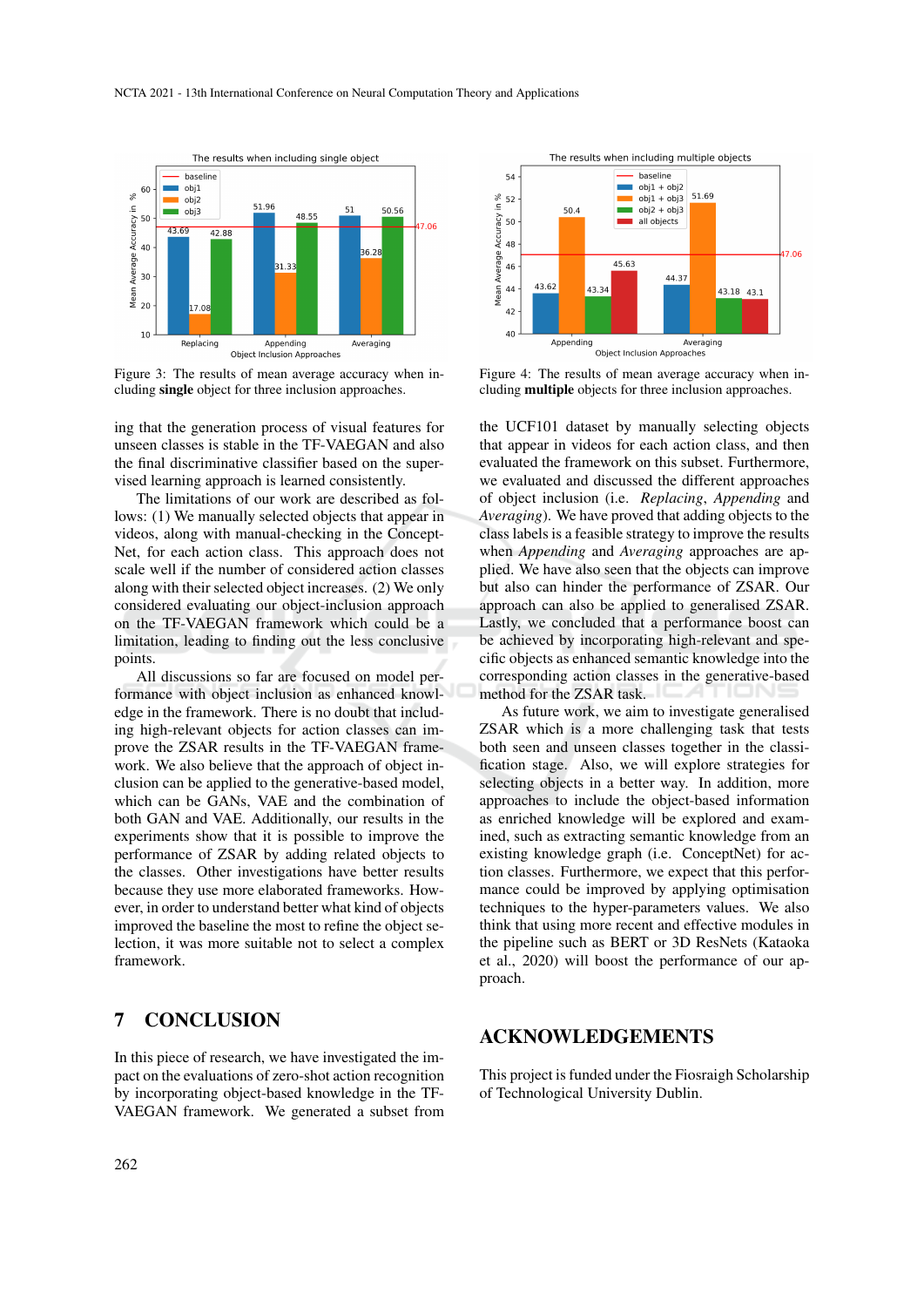#### REFERENCES

- Arjovsky, M. and Bottou, L. (2017). Towards principled methods for training generative adversarial networks. *arXiv preprint arXiv:1701.04862*.
- Auer, S., Bizer, C., Kobilarov, G., Lehmann, J., Cyganiak, R., and Ives, Z. (2007). Dbpedia: A nucleus for a web of open data. In *The semantic web*, pages 722–735. Springer.
- Bond, F. and Foster, R. (2013). Linking and extending an open multilingual wordnet. In *Proceedings of the 51st Annual Meeting of the Association for Computational Linguistics (Volume 1: Long Papers)*, pages 1352– 1362.
- Carreira, J. and Zisserman, A. (2017). Quo vadis, action recognition? a new model and the kinetics dataset. In *proceedings of the IEEE Conference on Computer Vision and Pattern Recognition*, pages 6299–6308.
- Devlin, J., Chang, M.-W., Lee, K., and Toutanova, K. (2018). Bert: Pre-training of deep bidirectional transformers for language understanding. *arXiv preprint arXiv:1810.04805*.
- Felix, R., Reid, I., Carneiro, G., et al. (2018). Multi-modal cycle-consistent generalized zero-shot learning. In *Proceedings of the European Conference on Computer Vision (ECCV)*, pages 21–37.
- Fu, Y., Hospedales, T. M., Xiang, T., and Gong, S. (2015). Transductive multi-view zero-shot learning. *IEEE transactions on pattern analysis and machine intelligence*, 37(11):2332–2345.
- Gao, J., Zhang, T., and Xu, C. (2019). I know the relationships: Zero-shot action recognition via two-stream graph convolutional networks and knowledge graphs. In *Proceedings of the AAAI conference on artificial intelligence*, volume 33, pages 8303–8311.
- Huang, H., Wang, C., Yu, P. S., and Wang, C.-D. (2019a). Generative dual adversarial network for generalized zero-shot learning. In *Proceedings of the IEEE/CVF Conference on Computer Vision and Pattern Recognition*, pages 801–810.
- Huang, K., Delany, S.-J., and McKeever, S. (2019b). Human action recognition in videos using transfer learning. In *Proceedings of IMVIP 2019: Irish Machine Vision & Image Processing, Technological University Dublin, Dublin, Ireland*.
- Huang, K., Delany, S. J., and McKeever, S. (2021). Fairer evaluation of zero shot action recognition in videos. In *VISIGRAPP (5: VISAPP)*, pages 206–215.
- Jain, M., Van Gemert, J. C., Mensink, T., and Snoek, C. G. (2015). Objects2action: Classifying and localizing actions without any video example. In *Proceedings of the IEEE international conference on computer vision*, pages 4588–4596.
- Kataoka, H., Wakamiya, T., Hara, K., and Satoh, Y. (2020). Would mega-scale datasets further enhance spatiotemporal 3d cnns? *arXiv preprint arXiv:2004.04968*.
- Kingma, D. P. and Welling, M. (2013). Auto-encoding variational bayes. *arXiv preprint arXiv:1312.6114*.
- Li, Y., Hu, S.-h., and Li, B. (2016). Recognizing unseen actions in a domain-adapted embedding space. In *2016*

*IEEE International Conference on Image Processing (ICIP)*, pages 4195–4199. IEEE.

- Liu, J., Kuipers, B., and Savarese, S. (2011). Recognizing human actions by attributes. In *CVPR 2011*, pages 3337–3344. IEEE.
- Liu, K., Liu, W., Ma, H., Huang, W., and Dong, X. (2019). Generalized zero-shot learning for action recognition with web-scale video data. *WWW*, 22(2):807–824.
- Mandal, D., Narayan, S., Dwivedi, S. K., Gupta, V., Ahmed, S., Khan, F. S., and Shao, L. (2019). Out-ofdistribution detection for generalized zero-shot action recognition. In *Proceedings of CVPR*, pages 9985– 9993.
- Mettes, P. and Snoek, C. G. (2017). Spatial-aware object embeddings for zero-shot localization and classification of actions. In *Proceedings of the IEEE international conference on computer vision*, pages 4443– 4452.
- Mikolov, T., Sutskever, I., Chen, K., Corrado, G. S., and Dean, J. (2013). Distributed representations of words and phrases and their compositionality. In *Advances in neural information processing systems*, pages 3111– 3119.
- Mishra, A., Pandey, A., and Murthy, H. A. (2020). Zeroshot learning for action recognition using synthesized features. *Neurocomputing*, 390:117–130.
- Mishra, A., Verma, V. K., Reddy, M. S. K., Arulkumar, S., Rai, P., and Mittal, A. (2018). A generative approach to zero-shot and few-shot action recognition. In *2018 IEEE Winter Conference on WACV*, pages 372–380. IEEE.
- Narayan, S., Gupta, A., Khan, F. S., Snoek, C. G., and Shao, L. (2020). Latent embedding feedback and discriminative features for zero-shot classification. In *Computer Vision–ECCV 2020: 16th European Conference, Glasgow, UK, August 23–28, 2020, Proceedings, Part XXII 16*, pages 479–495. Springer.
- Soomro, K., Zamir, A. R., and Shah, M. (2012). Ucf101: A dataset of 101 human actions classes from videos in the wild. *arXiv preprint arXiv:1212.0402*.
- Speer, R., Chin, J., and Havasi, C. (2017). Conceptnet 5.5: An open multilingual graph of general knowledge. In *Thirty-first AAAI conference on artificial intelligence*.
- Verma, V. K., Arora, G., Mishra, A., and Rai, P. (2018). Generalized zero-shot learning via synthesized examples. In *Proceedings of the IEEE conference on computer vision and pattern recognition*, pages 4281– 4289.
- Wang, Q. and Chen, K. (2017). Zero-shot visual recognition via bidirectional latent embedding. *IJCV*, 124(3):356– 383.
- Wang, X. (2013). Intelligent multi-camera video surveillance: A review. *Pattern recognition letters*, 34(1):3– 19.
- Xian, Y., Akata, Z., Sharma, G., Nguyen, Q., Hein, M., and Schiele, B. (2016). Latent embeddings for zero-shot classification. In *Proceedings of CVPR*, pages 69–77.
- Xian, Y., Lorenz, T., Schiele, B., and Akata, Z. (2018). Feature generating networks for zero-shot learning. In